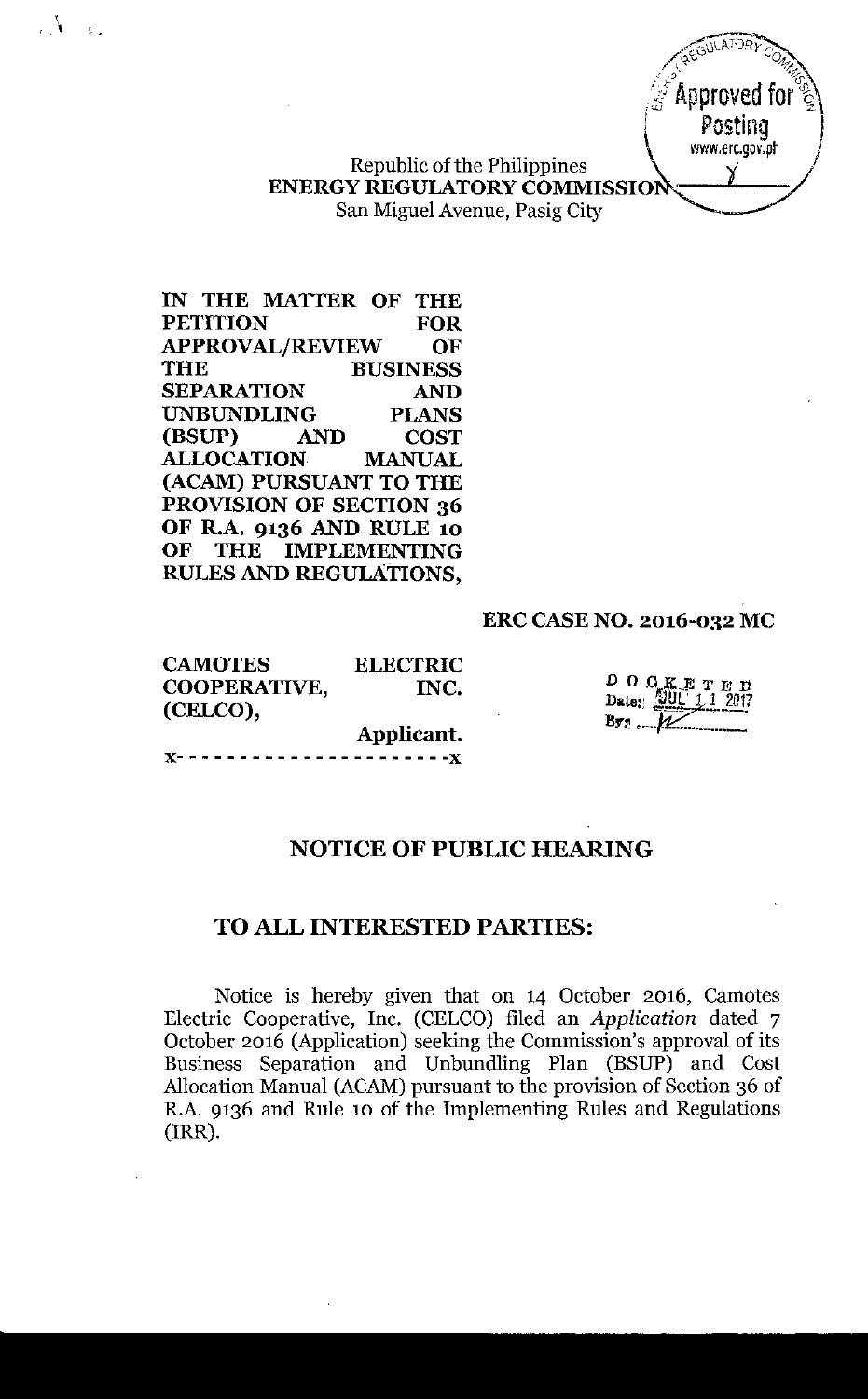# ERC CASE NO. 2016-032 MC NOTICE OF PUBLIC HEARING/21 June 2017 Page 2 of 11

 $\mathcal{F}_{\mathcal{A}}$ 

 $\mathbf{L}$ 

# CELCO alleged the following in its *Application:*

- 1. CELCO is an electric cooperative duly established and existing pursuant to the provision of P.D 269 as amended by P.D 1645, with principal office located at Western Poblacion, Poro, Cebu and represented herein by EMMANUEL G. SUAREZ (General Manager), of legal age, Filipino, married and with office address located at Western Poblacion, Poro, Cebu;
- 2. CELCO has been granted by the National Electrification Administration (NEA) the power to operate and distribute electric light and power on an area coverage basis to the following Municipalities, as follows: Poro, San Francisco, Tudela, Pilar, all in the province of Cebu:
- 3. Pursuant to the provision of Section 36 of R.A 9136 and Rule 10, Section 3(b)' of the implementing Rules and Regulation, and pursuant to ERC promulgated Resolution No. 49, Series of 2006 as well as Resolution No.o? Series of 2012, all Electric Power Industry Participant shall prepare and submit for approval by the ERC its Business Separation and Unbundling Plan (BSUP);
- 4. In accordance with the. provision of paragraph (c), Section 3, Rule 10 of the Implementing Rules, ERC Resolution No. 49, Series of 2006 and Resolution No. 07 Series of 2012, CELCO hereby submit its BSUP containing the following:

## • PROPOSED BSUP

#### 1. CURRENT STRUCTURE

#### 1.1EC Profile

#### 1.1.1 EC Background

The rural folks of Camotes Island never had a dream of having electricity in their backyard. With R.A. 6038 and P.D. 269 as amended, electrification has already reached even to the remote sitios of a barangay within the coverage area. The National Electrification Commission has issued to CELCO the Certificate of Franchise on November 6, 1985 and was given the authority to operate for a period of fifty (50) years.

#### 1.1.2 Coverage Area

The coverage area of CELCO is 100% electrified and consists of (4) municipalities. Municipality of San Francisco with two districts (district III and IV), Municipality of Poro as district I, Municipality of Tudela as district II and Municipality of Pilar as District V.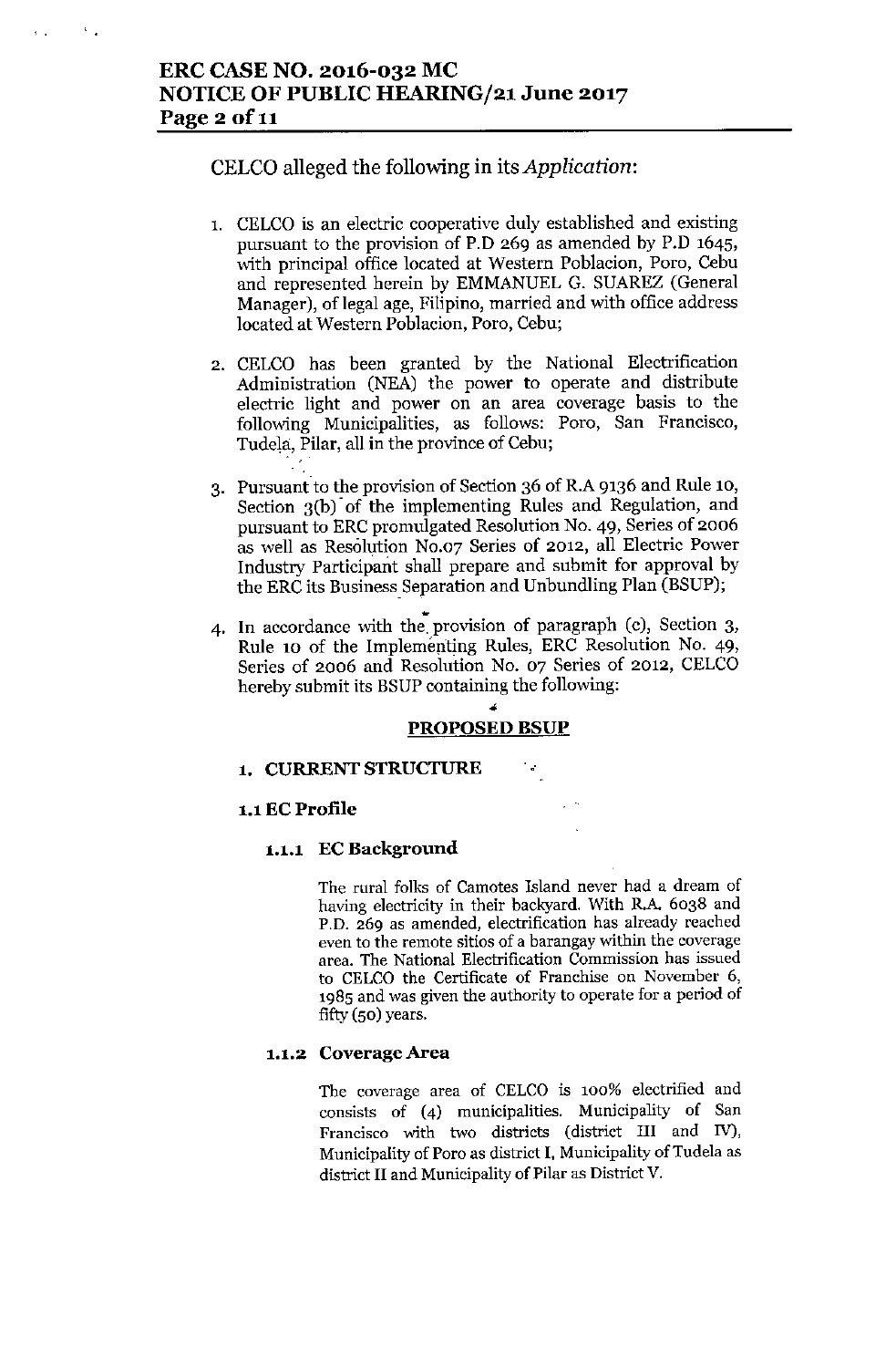$\mathcal{L}_{\text{eff}}$  and  $\mathcal{L}_{\text{eff}}$ 

#### 1.1.3 Profile of Customer Served

| <b>Number of Customer Billed</b><br>As of December 31, 2011 |                |
|-------------------------------------------------------------|----------------|
| Residential                                                 |                |
| Lifeline                                                    |                |
| Non-Lifeline                                                | 4,672<br>7,251 |
| Commercial                                                  | 787            |
| Industrial                                                  | 20             |
| Public Building                                             | 440            |
| <b>Street Light</b>                                         | 46             |
| <b>TOTAL</b>                                                |                |

# 1.1.4 KWH Sales

| As of December 31, 2011 |           |
|-------------------------|-----------|
| Residential             | 4,070,677 |
| Commercial              | 1,904,862 |
| Industrial              | 105,227   |
| Public Building         | 662,993   |
| <b>Street Light</b>     | 80,630    |
| <b>TOTAL</b>            | 6,824,390 |

•

# 1.1.5 KW Demand  $\frac{1}{4}$

As of Decemher **31,2011 212.10kw**

#### 1.1.6 Number of Employees

The NEA Approved Plantilla. Position of CELCO was composed of 58 employees.

The total numbers of employees as of December 31, 2011 are as follows:

| Filled-up                            | 47  |                                             |
|--------------------------------------|-----|---------------------------------------------|
| Vacant                               | 11  |                                             |
| Present employees:                   |     |                                             |
| Regular                              | ⋍   | 42                                          |
| Probationary                         |     | Ω                                           |
| Casual                               | $=$ | Ω                                           |
| Contractual                          | $=$ | 5                                           |
| Address                              |     |                                             |
| Mailing Address:                     |     | Western Poblacion, Poro,                    |
|                                      |     | Camotes, Cebu                               |
| Email Address:                       |     |                                             |
| camotes electric coop@yahoo.com.ph   |     |                                             |
|                                      |     | Contact Numbers: Landline - (032) 318-8090, |
| $(032)$ 318-8089                     |     |                                             |
| Cellphone - 09173220545, 09173220575 |     |                                             |
|                                      |     |                                             |
|                                      |     |                                             |

- **1.2 Organizational Structure:** The cooperative is divided into several department as follows:
	- a. GENERAL MEMBERSHIP, consists of all registered member/owners;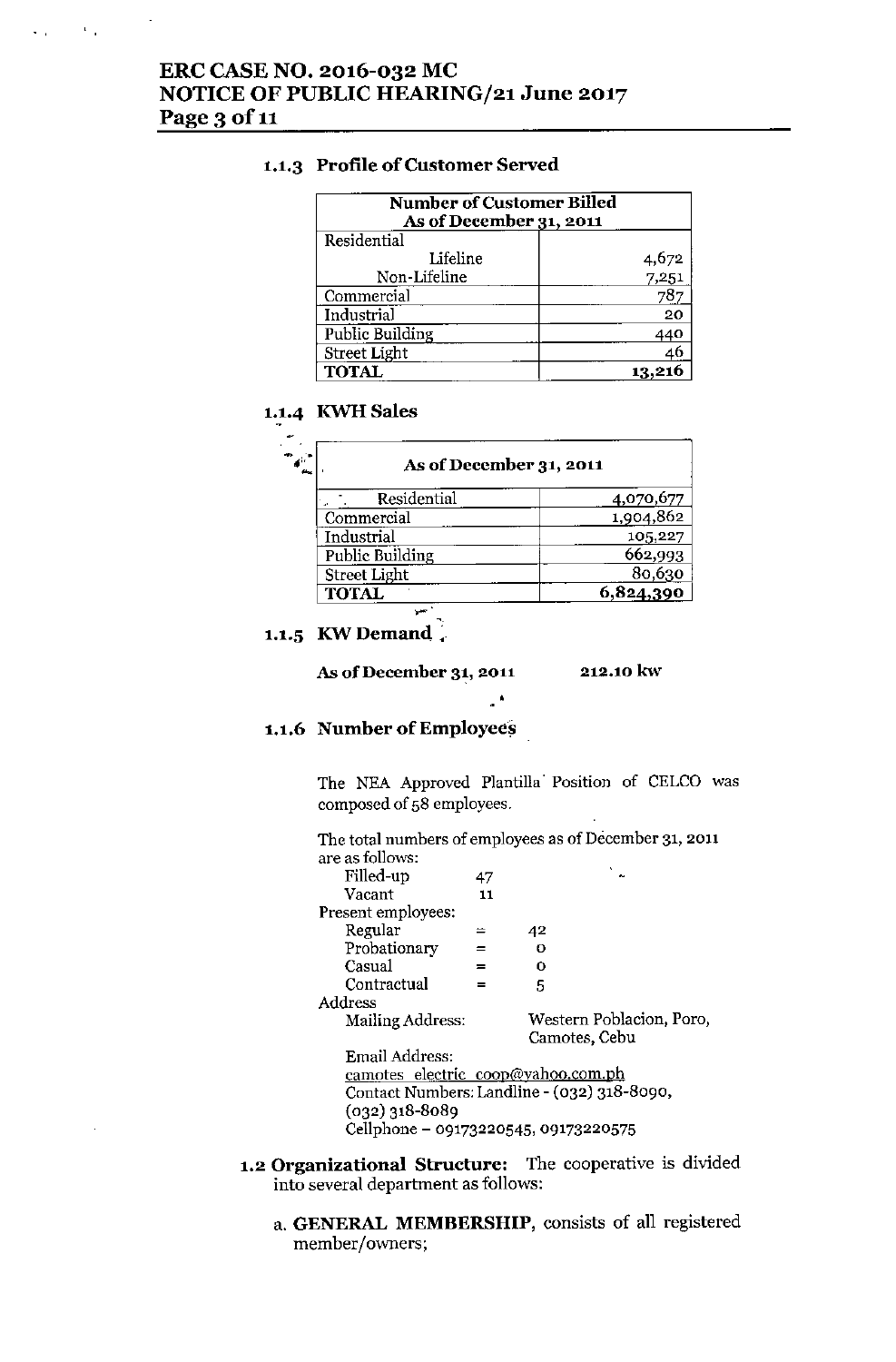$\mathcal{F}_{\mathcal{A}}$  .

- b. BOARD OF DIRECTORS, consisting of 5 members;
- c. OFFICE OF THE GENERAL MANAGER: with the following employees: Human Resource Officer and Information Technology Administrative;
- d. INSTITUTIONAL SERVICES DEPARTMENT (ISD): it is composed of the Head, ISD Section Head, Consumer Welfare Desk Officer, House Wiring Inspector, Complaint Officer, Information Training Officer, Lineman, ISDD Clerk, Utility and Watchman;
- e. FINANCE SERVICES DEPARTMENT (FSD): it is • composed of the Head, Cashiering Section Head, Accounting Section Head, Meter Reading/Billing/Collection Section Head, Bookkeeper, MRBC Officer, Work Order Officer, Bill Custodian, Meter Reader/Collector, Teller, Accounting Clerk and Billing/Posting Clerk;
- f. TECHNICAL SERVICES DEPARTMENT (TSD): it is composed of the Head, Distribution System Engineer, Construction Section Head, Maintenance Section Head, Pilar Sub-office Section Head, Asset Management Officer, Warehouseman, Assistant Warehouseman, Motor Pool In-charge, Lineman, Driver and Groundman;
- g. INTERNAL AUDIT DEPARTMENT (IAD): is composed of the Internal Auditor and Audit Staff.
- 1.2.1 **Statement of general function of each department:** The general functions/components of various department within the Organization of CELCO is found in the Segregation of Employees hereof.
- 1.2.2 **Specific functions each department:** The detailed function of each department is found in the Segregation of Employees of the submitted documents.
- 1.2.3 Organizational Chart per department: The overall organization chart of the cooperative is found in the submitted documents hereof.
- 1.2-4 **Description of Current Process:** The description of current process and it's flowcharts refers to the Meter Reading Process, Billing Process, Distribution of Statement of Account/Collection Process, Consumer Assistance/Complaints Process, Notice and Disconnection Process, Procurement Process, Reconnection Process, Service Connection Process found in the submitted documents.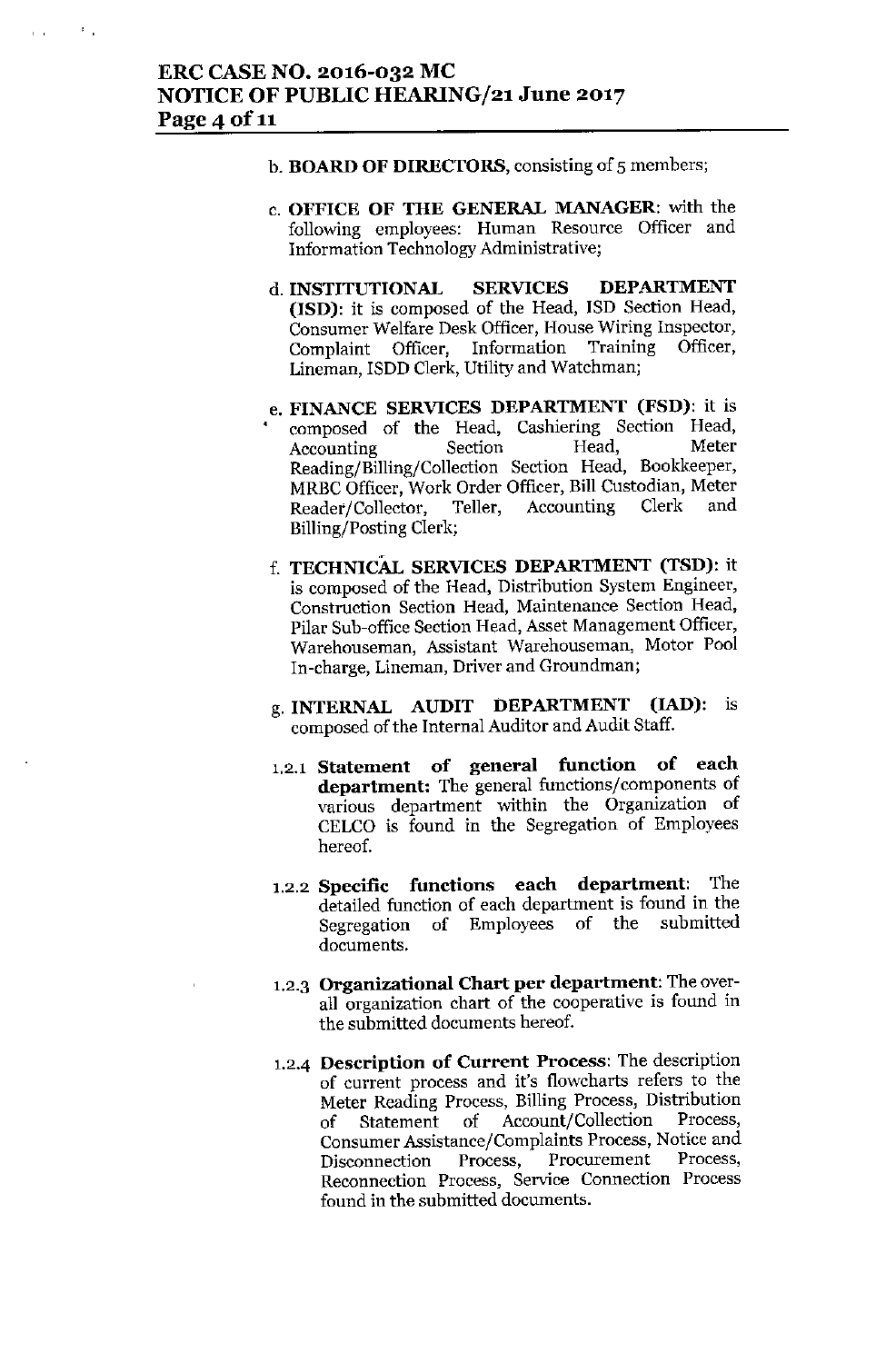٠.

- 2. DETAILS OF BUSINESS SEGMENT: The cooperative in the unbundling of its business segment will adapt four (4) out of seven (7) business segments, as follows:
	- A. Distribution Services (DS) This segment comprises the provision of distribution services, namely:
		- a. The conveyance of electricity through the distribution system and the control and monitoring of electricity as it is conveyed through the Distribution System (including any services that support such conveyance, control or monitoring or the safe operation of the Distribution System);
		- b. Tbe provision for Ancillary Services (if any) that are provided using assets which form part a Distribution ~ System (an example of such Ancilliary Services is services provided by a series reactor or a static var compensator);
		- c. The planning, maintenance, augmentation and operation of the Distribution System;
		- d. The proyision, installation, commission, testing, repair, maintenance and reading of WESM-related meters that are not also used to measure the delivery to end-users or other customers; and
		- e. The Billing, collection and the provision of customer services that are directly related to the delivery of electricity to end-users or that relate to the connection of such persons to a Distribution System (whether such services are provided to those end-users or to any other person).

The assets included in this Business Segment are all the facilities and assets used to provide the distribution services referred to in Section 4-4.3 (including support plant and other plant and equipment used in connection with the conveyance of electricity through the<br>Distribution System, safety, control and data Distribution System, safety, control and data transmission equipment use to control and monitor the conveyance of electricity through the Distribution System, and WESM-related distribution load and supply meters where these are not also used to measure the delivery of electricity to end-users or other customers). The liabilities included in this Business Segment are all the liabilities which are incurred, to provide the services or undertake the activities referred to in Section 4-4.3.

Revenues include all revenues derived from the provision of the distribution services referred to in Section 4.4.3, as well as revenues derived from the sale of related facilities, plant or assets. Revenues include those used to reduce distribution wheeling charges under Section 26 of the EPlRA, which must be separately identified.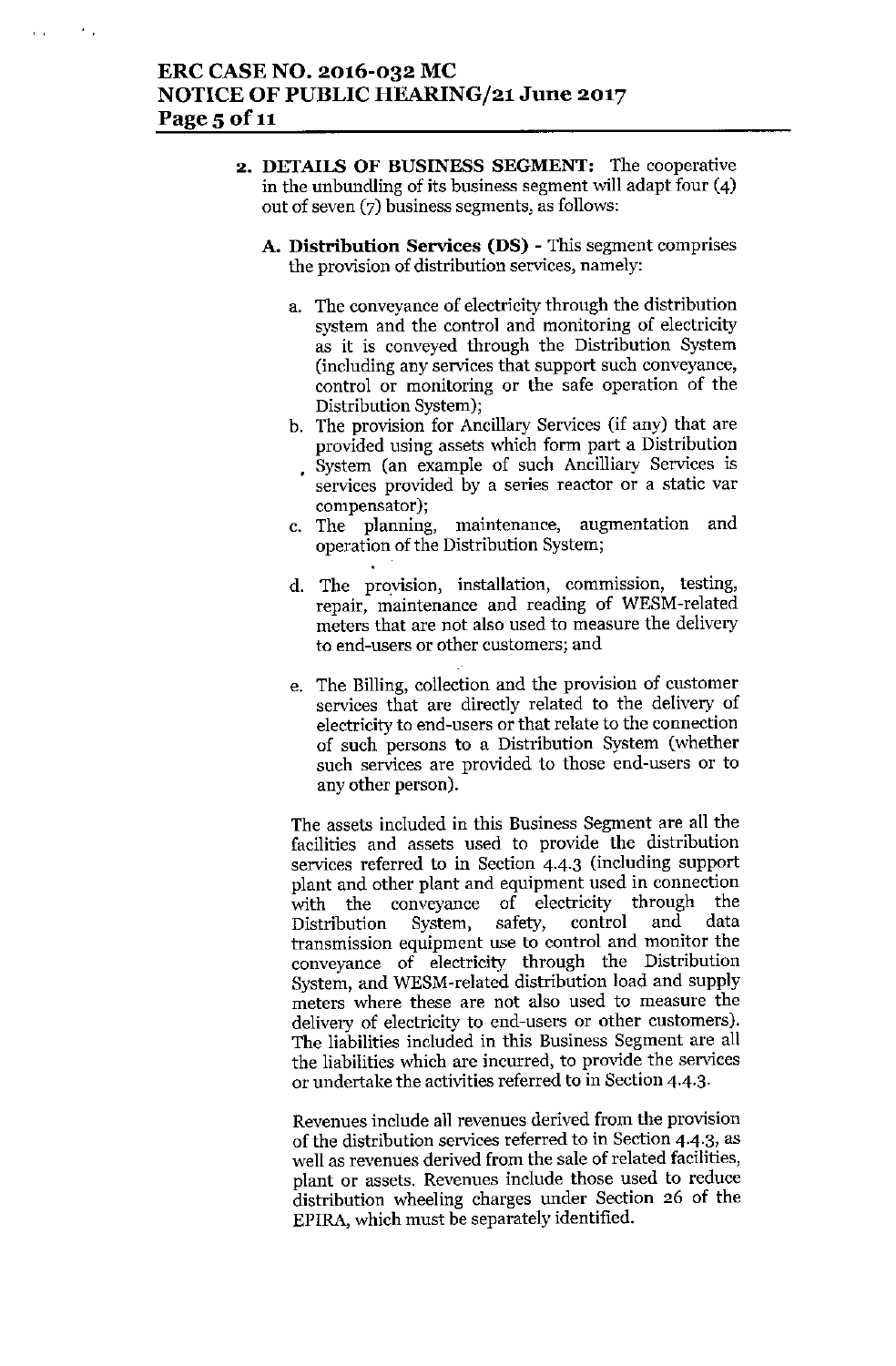$\mathcal{F}_{\mathcal{A}}$ 

Costs include all costs associated with the management, maintenance and operation of Distribution System facilities and other assets in order to provide the distribution services referred to in Section 4.4.3, and the depreciation of the assets referred to in Section 4.4.4.

- B. Distribution Connection Services (DCS) This segment comprises the provision of distribution connection services, namely:
	- a. The provision of capability at each Connection Point to a Distribution System to deliver electricity to or to take electricity from the Connection Point, and the conveyance of electricity from the Connection Point, and the conveyance of electricity;
		- a.I From the facilities of persons which are directly connected to the Distribution System;
		- a.2 From the Connection Point to the facilities of persons which are directly connected to the Distribution System;
		- a.3 Planning, installation, maintenance, augmentation, testing and operation of Distribution Connection Assets; and
		- a.4 Provision of other services that support any of the above services.
- C. Regulated Retail Services (RRS) the sale of electricity to end-users who are included in the Captive Market; the billing and collection and the provision of customer services to end-users; Energy trading, including the purchase of electricity and hedging activities; and the Sale of electricity to end-users who are included among the Captive Market;
	- c.1 Billing, collection and the provision of customer services to such end-users in their capacity as electricity consumers;
	- C.2 Energy trading (including the purchase of electricity and hedging activities) undertaken in connection with the sale of electricity to end-users who are included in the Captive Market; and
	- c.3 Sale of electricity to end-users who are included on the Captive Market
- D. Related Business Services (RBS) the provision of all other services, and carrying out of all other activities that utilize distribution assets, facilities or staff;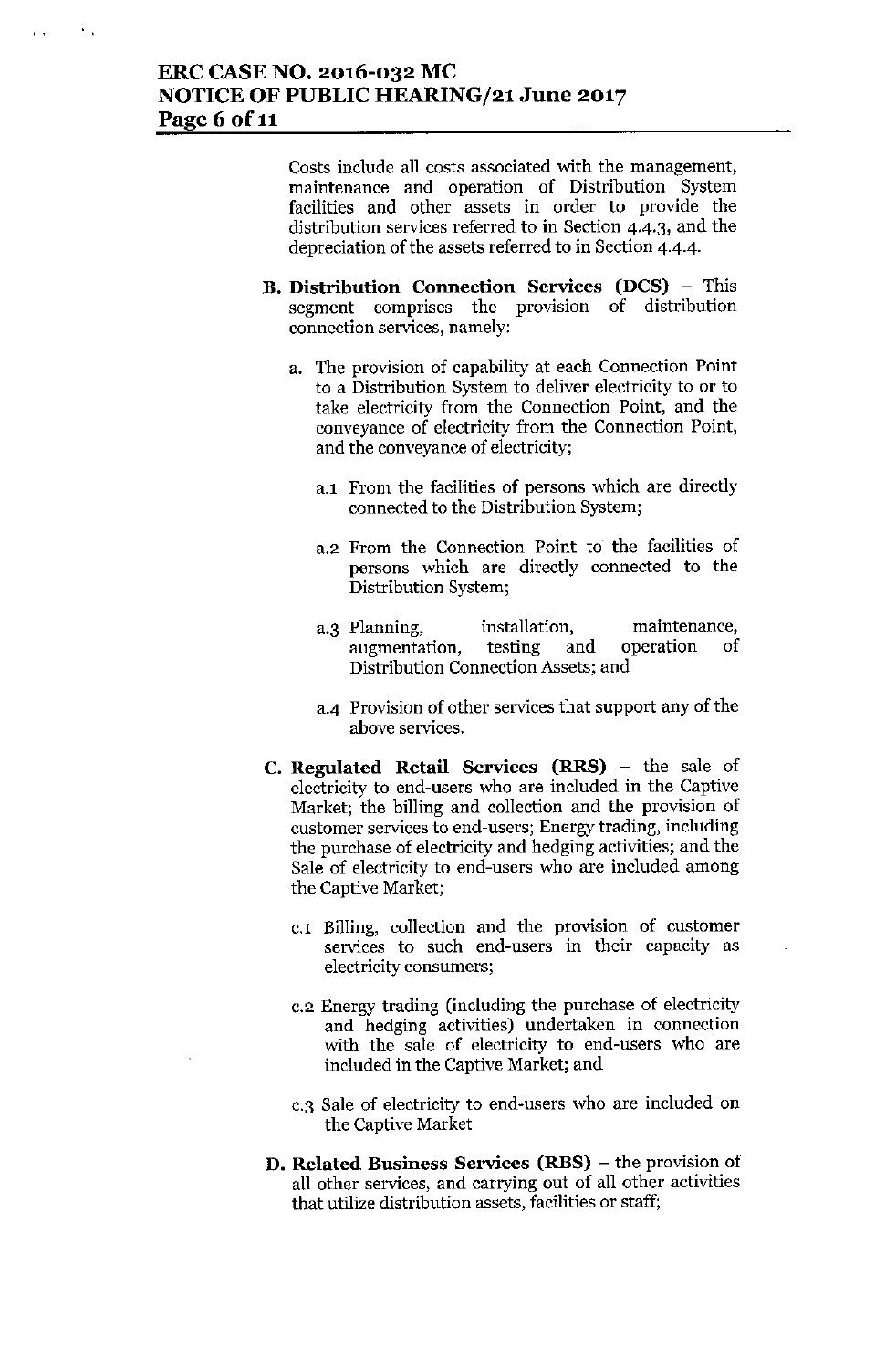$\mathcal{F}_{\mathbf{a}}$ 

- d.l Electricity related services such as the construction and maintenance of customer installations and
- d.2 Non-electricity related services telecommunications services. such as
- d.3 We are into transformer rental which is also seldom.
- [2.2] Segregation of Employees the cooperative segregation of employees is already contained in the cooperative Structure and the Description of Function found in Suh Section 2.2 which include the Plantilla of positions allocated based on payroll allocation factor;
	- $\overline{3}$ . **Description of Assets –** The description of assets is  $\epsilon$  found in Sub-Section 2.3. The assets of CELCO is rallocated into different business segments thru the Asset Allocation factor as stated in the ACAM approved by ERC.
- 3. ACCOUNTING SEPARATION: CELCO shall adopt the principles from the approved Accounting Cost Allocation Manual (ACAM) for Electric Cooperatives in achieving its intention to separate the accounts per business segments.
	- intention to separate the accounts per business segments.<br>
	3.1 BASIC ACCOUNTING PRINCIPLES CELCO intends to present financial statements with the following frameworks, concepts, characteristics, and assumptions such as understandability, relevance, reliability, comparability, materiality, consistency, going concern, accrual, etc. ~ ,..
	- 3.2 REPORTING PRINCIPLES  $-\sqrt{\text{CELCO}}$  shall present true and fair view of financial position, performance, and changes in the financial position of the coop.
	- 3.3 ALLOCATION PRINCIPLES  $\overline{10}$ , the extent possible, CELCO shall allocate the revenues and costs to the Business Segments on the basis of causation - that is, each cost or revenue must be allocated to the segment that caused the cost or revenue to arise.
	- 3.4 CHART OF ACCOUNTS CELCO will adopt the approved Accounting Cost Allocation Manual (ACAM) for Electric Cooperatives which covers the accounting process involving documentation, recording, classification, interpretation and analysis of financial reports. The chart of accounts establishes the general ledger and subsidiary ledger accounts to be used by the EC.
	- 3.5 AUDIT REQUIREMENTS In accordance to Article 2.8, Audit Requirement of the Approved Business Separation Guidelines (as amended), CELCO shall comply and commit to submit an audited Accounting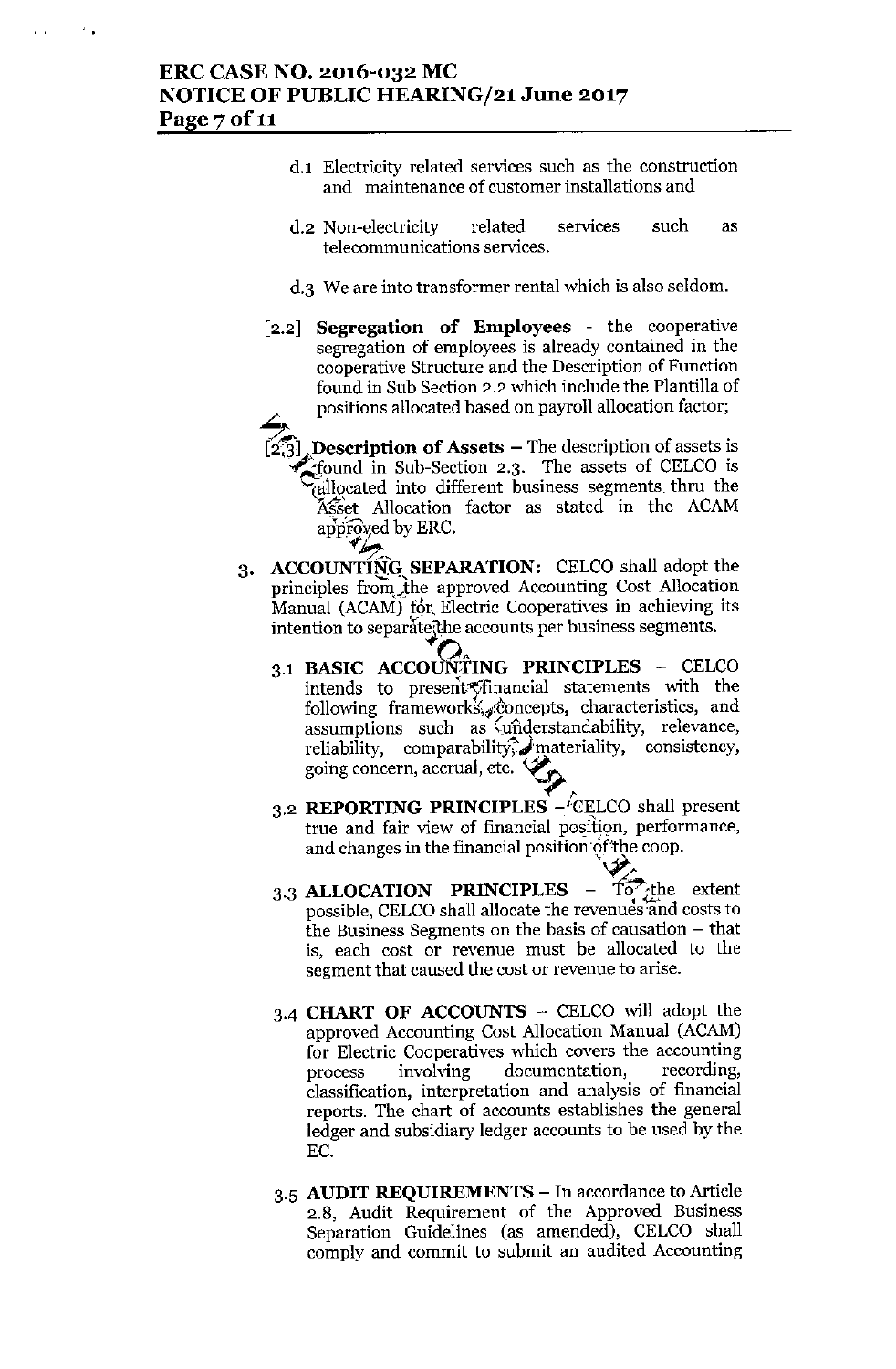Separation Statements duly signed and dated by an external auditor following the format provided in the guidelines. Furthermore, the cooperative shall likewise observe the provision under Article 5 Other Requirements Related to Business Separation particularly, 5.1, 5.2 and 5.3 of the approved BSG (as amended) as deemed appropriate.

#### 4. DESCRIPTION OF SEPARATION

- 4.1 GENERAL STRUCTURE PER BUSINESS SEGMENT: The business segment of CELCO is composed of a) Distribution Services; b) Distribution Connection Services; c) Regulated Retail Services; d) Regulated Business Services; and e) Last Resort Supply Services.
- 4.2 DETAILED STRUCTURE PER BUSINESS SEGMENT: This sub-section presents the detailed structure:and functions of each business segment stated in Sub-section 4.1 above;
- 4.3 DETAILED (STRUCTURE PER DEPARTMENT: This Sub-section. presents in detail the various department of CELCO.

# 5. MILESTONE AND HIGHLIGHT

March 16-17, 2011 Conference Workshop on the Revised: Accounting Cost Allocation Manual (ACAM) held at Jade Valley

February 29, 2012

March 21, 2012

Restaurant,' Quezon City Expository Presentation on the Proposed Accounting and Cost Allocation Manuai (ACAM)

held at Cebu Business Hotel, Cebu<br>City

Public Consultation for ERC Case No. 2011-008 RM entitled "In the Matter of the Petition for the Adoption of the Proposed Accounting and Cost Allocation Manual (ACAM) for Electric Cooperatives" held at Rajah Park Hotel, Cebu City

Orientation on the Business Separation and Unbundling Plan (BSUP) held at Rajah Park Hotel, Cebu City

Seminar Workshop on Business Separation and Unbundling Plan held at Rajah Park Hotel, Cebu

June 14-15, 2012

October 23-26, 2012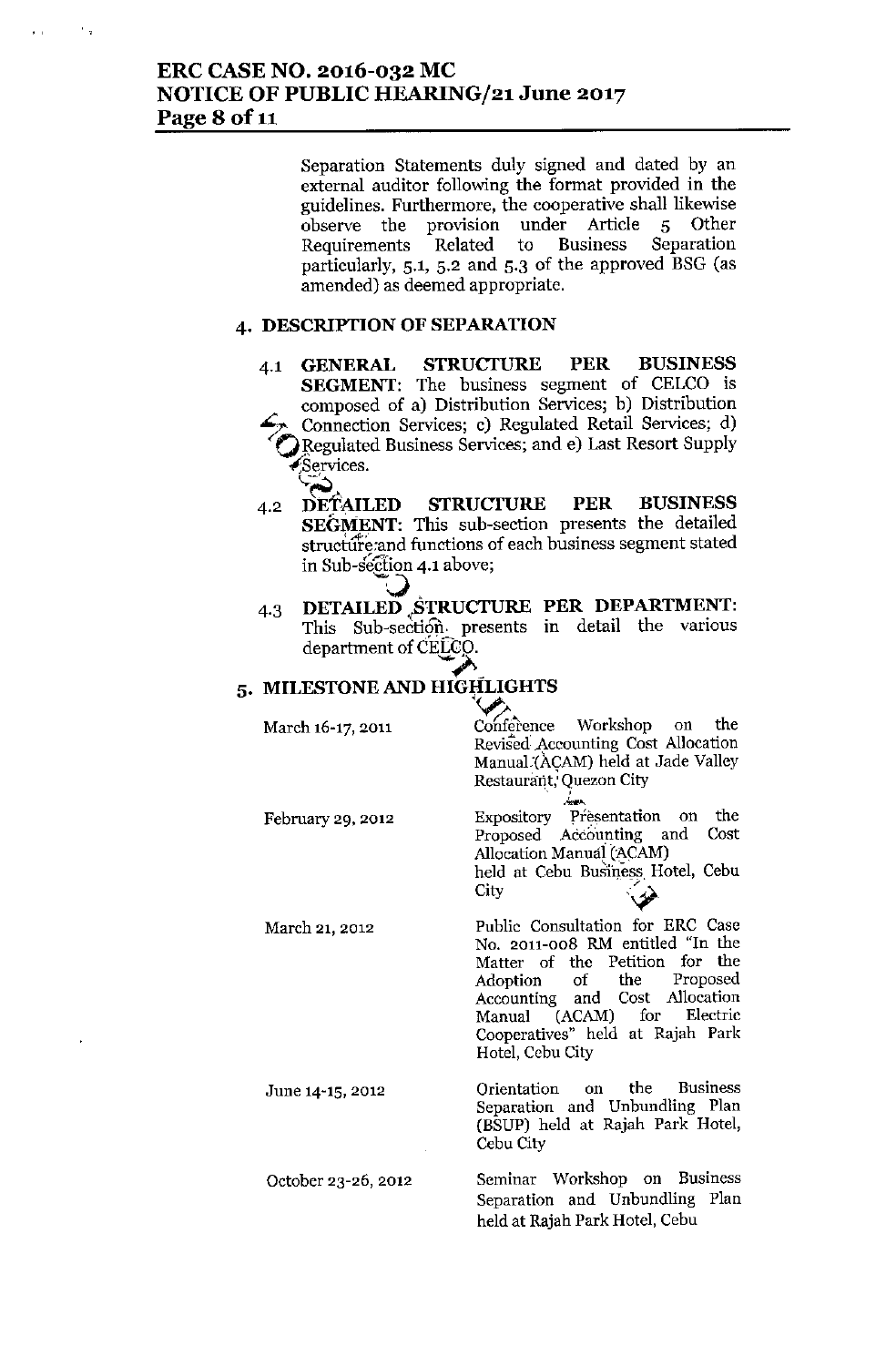# ERC CASE NO. 2016-032 MC NOTICE OF PUBLIC HEARING/21 June 2017 Page 9 of 11

- 1

 $\ddot{\phantom{a}}$ 

| January 26, 2016  | Submission of BSUP to ERC for<br>comments                        |
|-------------------|------------------------------------------------------------------|
| February 13, 2016 | Submission of BSUP to the Board of<br>Directors for its approval |
| February 16, 2016 | Second Evaluation of BSUP by ERC                                 |
| August 12, 2016   | Third Evaluation of BSUP by ERC                                  |
| October 13, 2016  | Filing of the BSUP with the ERC                                  |

Upon approval, trainings will be conducted to the employees involved in the implementation of RSUP.

- 6. PROGRAMS FOR CODE OF CONDUCf: Pursuant to Section 36 of Republic Act No. 9136 known as the Electric Power. 'Industry Reform Act of 2001 and Rule 10.1 of the Implementing Rules and Regulation:  $\sim$ 
	- a. We shall implement the unbundling requirements of Section 36 of the EPIRA and Rule 10 of the Implementing Rules and Regulation issued pursuant to that Act (the IRR), namely to unbundle distribution and supply activities and to have a clear separation of operation and accounts between regulated and non regulated business activities
	- $\cdot$  4  $\cdot$ b. We shall implement the requirements of Sec 26 of the EPIRA and Rule 7 Sec 5 of the. Implementing Rules and Regulation that separate audited accounts be maintained for each related business undertaking in order, to ensure that the distribution business conducted by the cooperative neither subsidized in any way such business undertaking nor encumbers its distribution assets in any way to support such business;
	- c. We must ensure that the cost of regulated services and activities are allocated on a fair and rcasonable .basis and reflect the efficient cost of the respective service and activities; and
	- d. Monitor compliance with the prohibition on cross-subsidie contained in the Business Separation Guidelines.'
- 5. The Accounting and Cost Allocation Mannal (ACAM) has been prepared and formulated in accordance with the guidelines issued by this Commission attached to the Application and partly incorporated in the BSUP for approval by this Commission; and
- 6. CELCO prays of this Commission that after due notice and hearing, the BSUP and the ACAM of Camotes Electric Cooperative, Inc. (CELCO), which are attached to the Application be approved.

Other relief/s, just and equitable in the premises are likewise prayed for.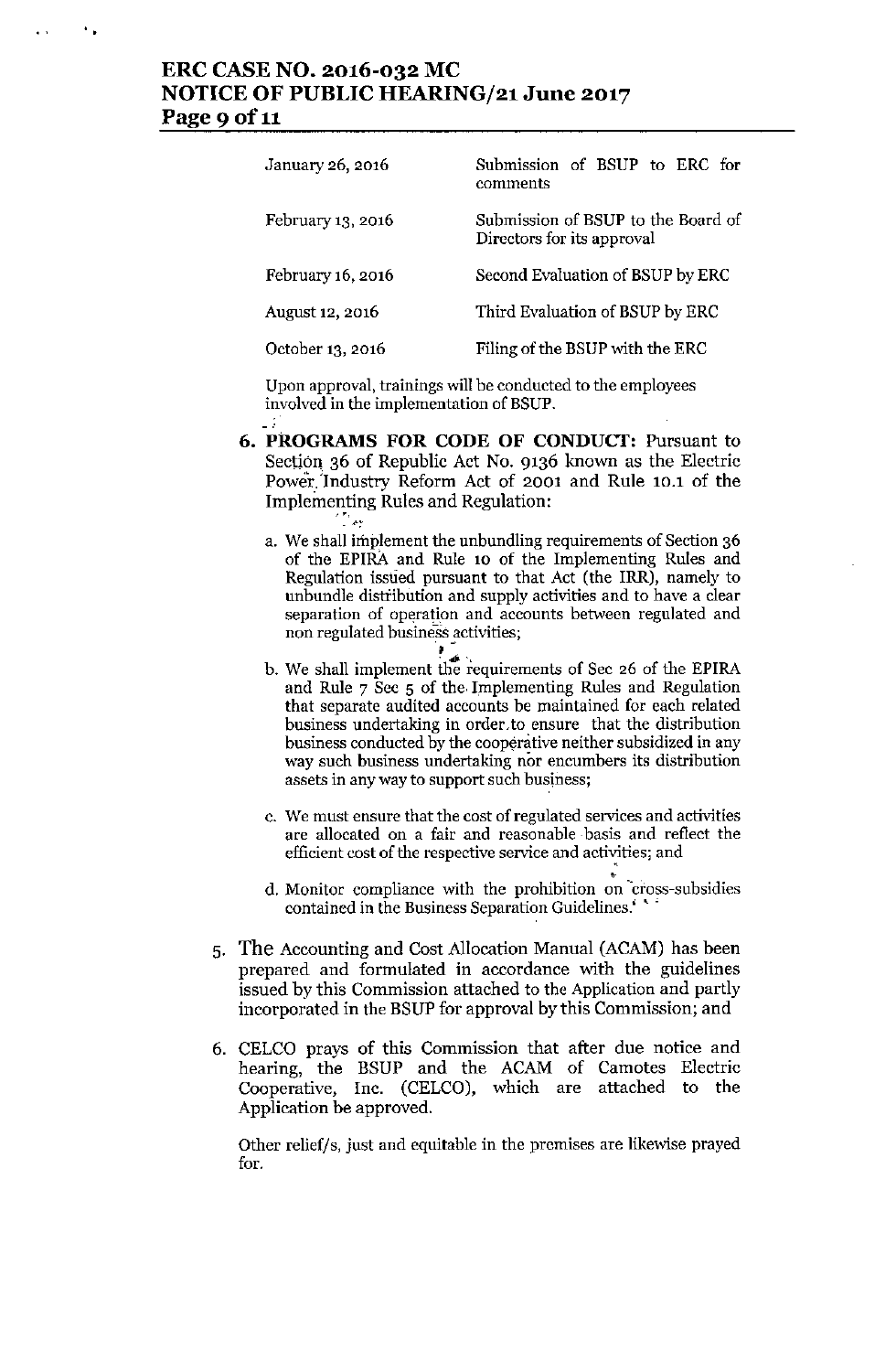# **ERC CASE NO. 2016-032 MC NOTICE OF PUBLIC HEARING/21 June 2017 Page 10 of 11**

The Commission has set the *Application* for determination of compliance with the jurisdictional requirements, expository presentation, Pre-trial Conference, and presentation of evidence on **30 August 2017 (Wednesday) at ten o'clock in the morning {10:00 A.M.}, at the ERC Hearing Room, 15th Floor, Pacific Center Building, San Miguel Avenue, Pasig City.**

All persons who have an interest in the subject matter of the instant case may become a party by filing with the Commission a verified Petition to Intervene at least five (5) days prior to the initial hearing and subject to the requirements under Rule 9 of the 2006 Rules of Practice and Procedure, indicating therein the docket number and title of the case and stating the following: **-.**

- i. The petitioner's name and address;
- ii. The nature of petitioner's interest in the subject matter of the proceeding and the way and manner in which such interest is affected by the issues involved in the proceeding; and *, 1-*
- $\mathcal{L}(\mathbf{x})$ iii. A statement of the relief desired.

All other persons who may want their views known to the Commission with respect to the subject matter of the case may file their Opposition or Comment thereon at any stage of the proceeding before Applicant rests its case, subject to the requirements under Rule 9 of the 2006 Rules of Practice and Procedure. No particular form of Opposition or Comment is required, but the document, letter, or writing should contain the following:

- 1) The name and address of such person;
- 2) A concise statement of the Opposition or Comment; and
- 3) The grounds relied upon.

All such persons who wish to have a copy of the *Application* may request from Applicant that they be furnished with the same, prior to the date of the initial hearing. Applicant is hereby directed to furnish all those making such request with copies of the *Application* and its attachments, subject to the reimbursement of reasonable photocopying costs. Any such person may likewise examine the *Application* and other pertinent records filed with the Commission during the standard office hours.